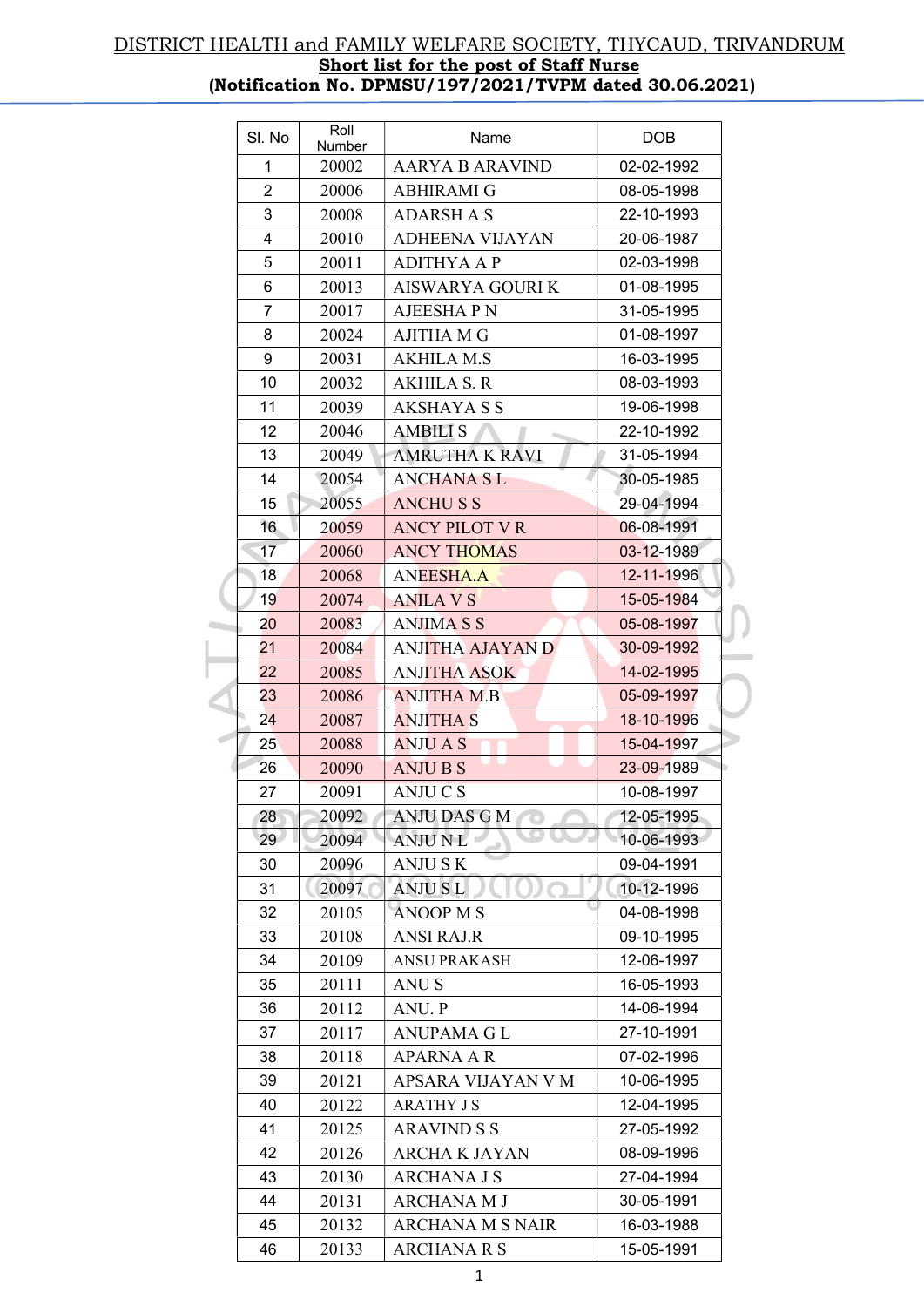| SI. No | Roll<br>Number | Name                     | <b>DOB</b> |  |
|--------|----------------|--------------------------|------------|--|
| 47     | 20136          | ARCHANA V NAIR           | 26-02-1993 |  |
| 48     | 20137          | <b>ARCHANA. R</b>        | 10-09-1997 |  |
| 49     | 20138          | <b>ARCHANA. S. R</b>     | 22-05-1994 |  |
| 50     | 20140          | <b>ARSHA S N</b>         | 04-09-1997 |  |
| 51     | 20141          | ARUL LEKSHMI SL          | 20-04-1992 |  |
| 52     | 20146          | ARYA A B                 | 07-04-1994 |  |
| 53     | 20147          | ARYA C S                 | 02-07-1997 |  |
| 54     | 20151          | ARYA KRISHNA K           | 02-05-1994 |  |
| 55     | 20152          | ARYA L M                 | 01-11-1992 |  |
| 56     | 20153          | ARYAL <sub>S</sub>       | 09-10-1998 |  |
| 57     | 20158          | ARYA R S                 | 29-10-1992 |  |
| 58     | 20160          | <b>ARYASB</b>            | 30-05-1996 |  |
| 59     | 20165          | <b>ARYA VS</b>           | 22-08-1995 |  |
| 60     | 20168          | <b>ASEENATI</b>          | 30-06-1992 |  |
| 61     | 20169          | ASHA CHANDRAN B R        | 15-01-1997 |  |
| 62     | 20171          | <b>ASHA MOHAN M</b>      | 28-01-1997 |  |
| 63     | 20172          | <b>ASHAUS</b>            | 02-01-1997 |  |
| 64     | 20175          | <b>ASHIFA.A</b>          | 12-07-1995 |  |
| 65     | 20176          | <b>ASHIK ABBAS S</b>     | 24-10-1995 |  |
| 66     | 20178          | <b>ASWANI A</b>          | 03-10-1996 |  |
| 67     | 20180          | ASWANI S A               | 30-05-1997 |  |
| 68     | 20181          | <b>ASWATHY . P</b>       | 28-05-1991 |  |
| 69     | 20183          | <b>ASWATHY B R</b>       | 22-05-1993 |  |
| 70     | 20184          | <b>ASWATHY C</b>         | 29-05-1992 |  |
| 71     | 20185          | <b>ASWATHY CS</b>        | 17-11-1988 |  |
| 72     | 20188          | <b>ASWATHY J</b>         | 06-05-1990 |  |
| 73     | 20190          | <b>ASWATHY JR</b>        | 15-05-1989 |  |
| 74     | 20191          | <b>ASWATHY J S</b>       | 18-12-1990 |  |
| 75     | 20198          | <b>ASWATHY R</b>         | 28-09-1991 |  |
| 76     | 20199          | <b>ASWATHY R S</b>       | 27-12-1990 |  |
| 77     | 20200          | <b>ASWATHY R S</b>       | 25-05-1992 |  |
| 78     | 20201          | <b>ASWATHY R V</b>       | 14-05-1988 |  |
| 79     | 20202          | <b>ASWATHY RAJ V M</b>   | 25-05-1994 |  |
| 80     | 20203          | <b>ASWATHY SM</b>        | 07-07-1997 |  |
| 81     | 20204          | <b>ASWATHY S V DAS</b>   | 12-09-1995 |  |
| 82     | 20205          | <b>ASWATHY SURENDRAN</b> | 16-04-1995 |  |
| 83     | 20206          | <b>ASWATHY UK</b>        | 20-05-1993 |  |
| 84     | 20207          | ASWATHY V                | 17-05-1993 |  |
| 85     | 20208          | <b>ASWATHY V C</b>       | 09-11-1992 |  |
| 86     | 20210          | <b>ASWATHY. P. C</b>     | 03-01-1993 |  |
| 87     | 20213          | <b>ATHIRA A S</b>        | 12-07-1993 |  |
| 88     | 20215          | ATHIRA B NAIR            | 26-05-1996 |  |
| 89     | 20218          | <b>ATHIRA G S</b>        | 04-08-1996 |  |
| 90     | 20220          | <b>ATHIRA R</b>          | 03-01-1996 |  |
| 91     | 20223          | <b>ATHIRA S</b>          | 20-04-1993 |  |
| 92     | 20224          | <b>ATHIRA S</b>          | 09-11-1998 |  |

 $\sim$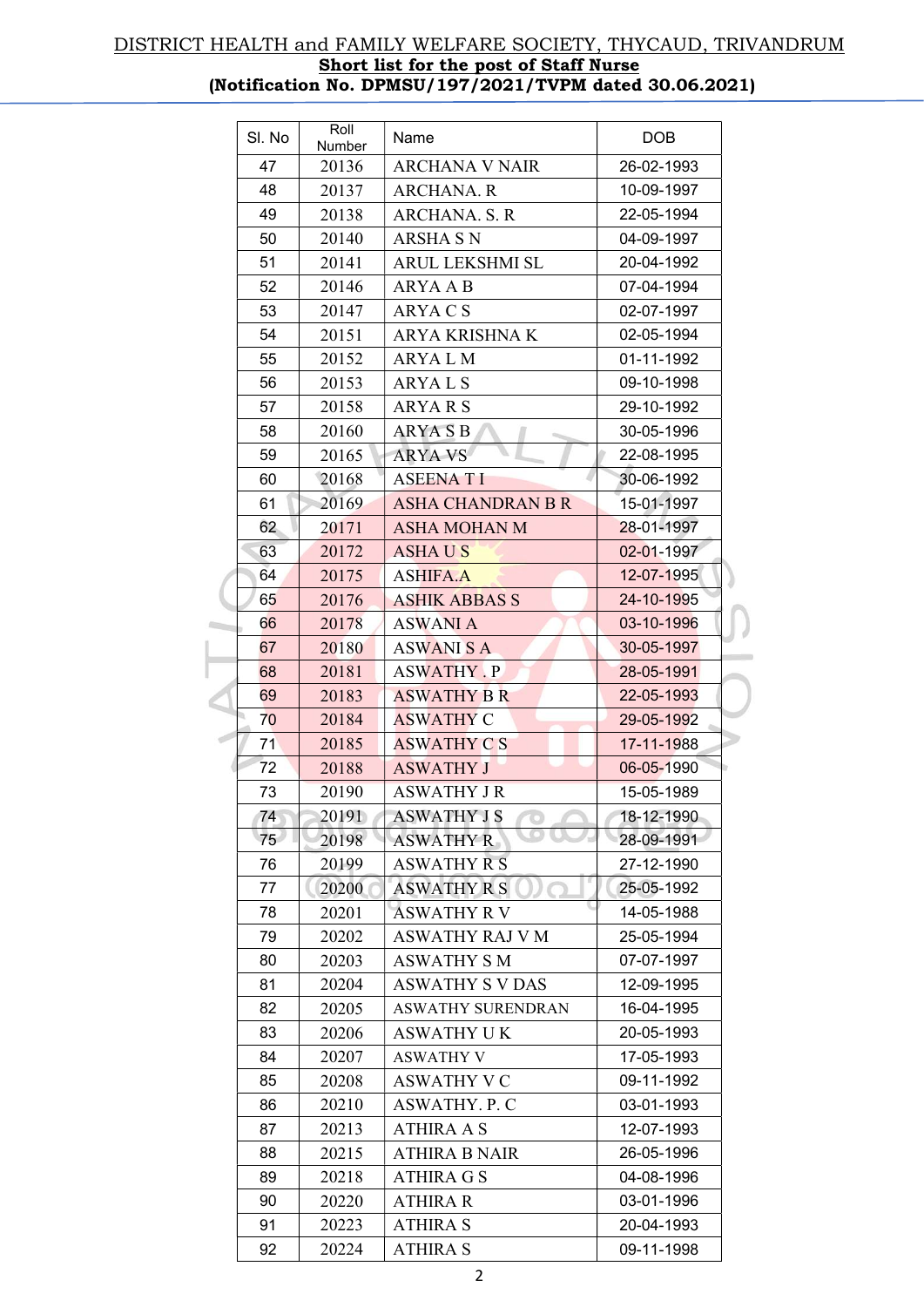| SI. No | Roll<br>Number | Name                      | <b>DOB</b> |  |
|--------|----------------|---------------------------|------------|--|
| 93     | 20225          | <b>ATHIRA S R</b>         | 14-07-1996 |  |
| 94     | 20230          | ATHIRA V L                | 30-04-1995 |  |
| 95     | 20233          | <b>ATHULYA.B</b>          | 28-03-1999 |  |
| 96     | 20246          | <b>BINDIYAPB</b>          | 28-12-1995 |  |
| 97     | 20247          | <b>BINDU KALA V R</b>     | 13-11-1981 |  |
| 98     | 20248          | <b>BINDULEKHA V</b>       | 30-05-1983 |  |
| 99     | 20252          | <b>BINOY B</b>            | 25-05-1998 |  |
| 100    | 20253          | <b>BINTA BL</b>           | 17-05-1995 |  |
| 101    | 20254          | <b>BISMIDJ</b>            | 30-05-1993 |  |
| 102    | 20255          | <b>BISMITHA HANEEFA R</b> | 19-01-1989 |  |
| 103    | 20256          | BIVIN V                   | 04-05-1992 |  |
| 104    | 20259          | <b>CHINCHU M</b>          | 30-05-1994 |  |
| 105    | 20265          | <b>CHITHRA K V</b>        | 26-05-1987 |  |
| 106    | 20266          | <b>CHITRAKJ</b>           | 20-05-1985 |  |
| 107    | 20270          | DEEPA FELIX M S           | 27-05-1991 |  |
| 108    | 20272          | DEEPAPS                   | 31-05-1989 |  |
| 109    | 20280          | <b>DEVIPRIYA P S</b>      | 25-05-1985 |  |
| 110    | 20282          | DHANYA K R                | 31-05-1989 |  |
| 111    | 20284          | DHANYARAJAN P             | 05-12-1992 |  |
| 112    | 20288          | DIVYA B A                 | 26-04-1997 |  |
| 113    | 20294          | <b>DIVYA S C NAIR</b>     | 26-05-1991 |  |
| 114    | 20295          | DIVYA S S                 | 31-01-1996 |  |
| 115    | 20296          | DIVYA SAGAR V J           | 18-05-1987 |  |
| 116    | 20301          | DRISYA. V.A               | 21-08-1996 |  |
| 117    | 20303          | <b>FABNA R MUHAMMED</b>   | 16-03-1992 |  |
| 118    | 20304          | <b>FARHANA S</b>          | 22-10-1995 |  |
| 119    | 20310          | <b>GEETHA V R</b>         | 19-05-1986 |  |
| 120    | 20313          | <b>GISHA JERRY</b>        | 03-05-1986 |  |
| 121    | 20315          | œ<br><b>GOKUL.S</b>       | 13-05-1996 |  |
| 122    | 20316          | <b>GOPIKA B</b>           | 28-11-1995 |  |
| 123    | 20317          | <b>GOPIKAHS</b>           | 10-09-1997 |  |
| 124    | 20318          | <b>GOPIKA J</b>           | 21-12-1995 |  |
| 125    | 20325          | GREESHMA G                | 01-04-1998 |  |
| 126    | 20327          | <b>HANCY STELLUS</b>      | 27-03-1996 |  |
| 127    | 20328          | <b>HARITHA HB</b>         | 28-02-1996 |  |
| 128    | 20332          | <b>HUSNA A</b>            | 26-07-1990 |  |
| 129    | 20333          | <b>INDULEKHA S.S.</b>     | 22-05-1994 |  |
| 130    | 20335          | <b>JASNAS</b>             | 09-11-1996 |  |
| 131    | 20336          | <b>JAYADEV.D</b>          | 27-12-1986 |  |
| 132    | 20341          | JAYASREE. M.P             | 29-11-1995 |  |
| 133    | 20343          | <b>JEFINA B</b>           | 08-05-1989 |  |
| 134    | 20345          | <b>JESSY K</b>            | 05-06-1989 |  |
| 135    | 20349          | <b>JINCY M J</b>          | 04-06-1996 |  |
| 136    | 20351          | JINCY SATHYAN S U         | 15-08-1995 |  |
| 137    | 20353          | <b>JINCY.S</b>            | 25-05-1995 |  |
| 138    | 20354          | <b>JINI C JOHNY</b>       | 08-03-1993 |  |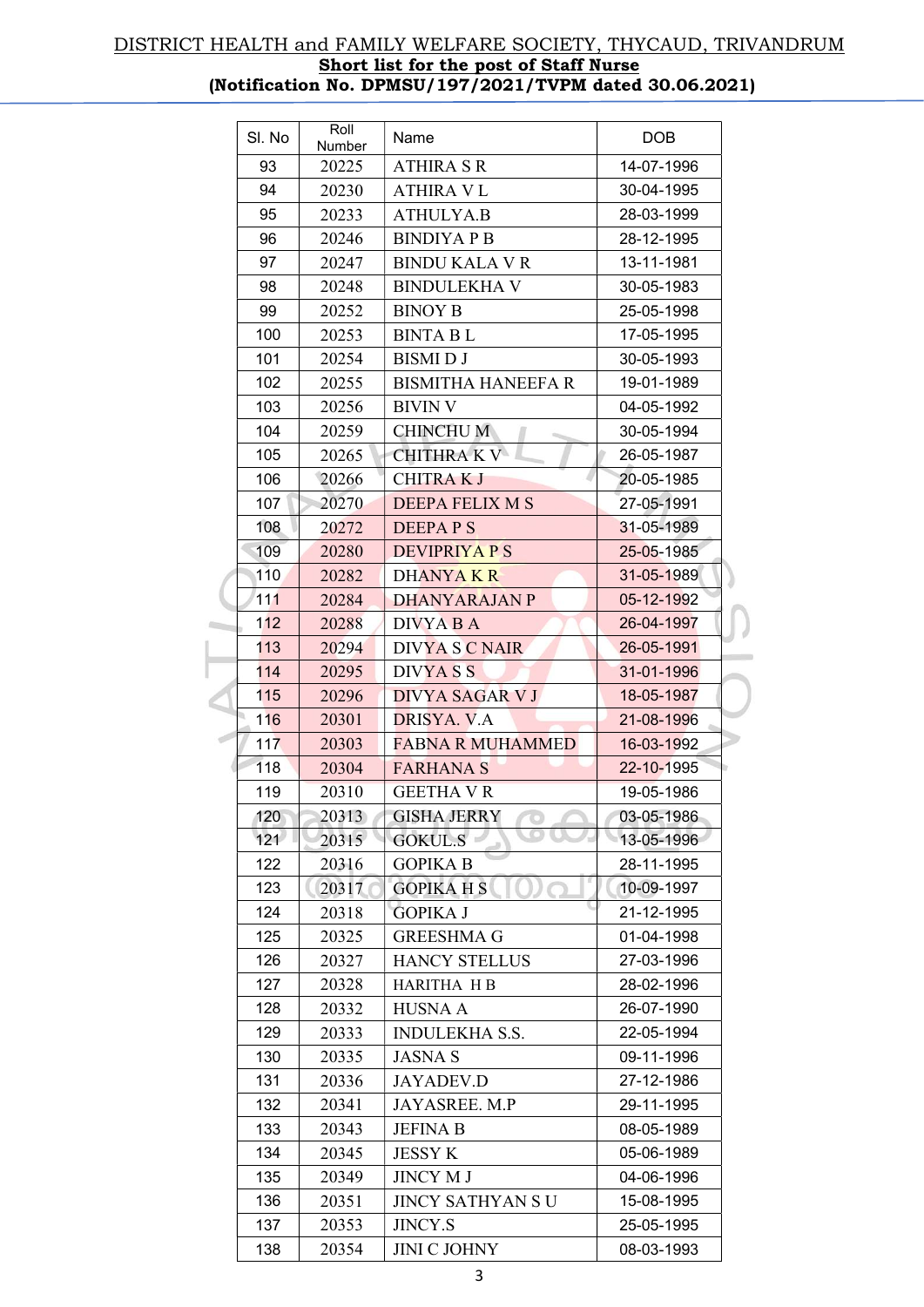| SI. No | Roll<br>Number | Name                      | <b>DOB</b> |  |
|--------|----------------|---------------------------|------------|--|
| 139    | 20359          | <b>JINO A R</b>           | 02-06-1996 |  |
| 140    | 20364          | <b>JISHA.A.KARIM</b>      | 25-05-1987 |  |
| 141    | 20375          | <b>KARTHIKA H S</b>       | 04-06-1997 |  |
| 142    | 20376          | <b>KARTHIKA REMESAN</b>   | 27-04-1990 |  |
| 143    | 20377          | <b>KAVITHA S</b>          | 18-05-1983 |  |
| 144    | 20379          | KAVYA VIJAYAN             | 15-05-1998 |  |
| 145    | 20381          | <b>KEERTHIJJ</b>          | 18-05-1994 |  |
| 146    | 20382          | <b>KEERTHI NATH M R</b>   | 04-04-1997 |  |
| 147    | 20385          | <b>KRISHNA BHASKAR</b>    | 06-03-1996 |  |
| 148    | 20386          | <b>KRISHNA PRASAD S G</b> | 05-04-1995 |  |
| 149    | 20391          | <b>KRISHNAPRIYA S S</b>   | 23-09-1996 |  |
| 150    | 20392          | <b>KRISHNAPRIYA.P</b>     | 04-01-1992 |  |
| 151    | 20393          | <b>LAKSHMI C S</b>        | 07-11-1993 |  |
| 152    | 20395          | <b>LAVANYA L K</b>        | 09-04-1993 |  |
| 153    | 20398          | LEKSHMI KANNAN K          | 18-03-1992 |  |
| 154    | 20399          | LEKSHMI NAIR M M          | 15-10-1990 |  |
| 155    | 20402          | <b>LEKSHMI S NAIR</b>     | 15-05-1988 |  |
| 156    | 20404          | <b>LEKSHMY M</b>          | 15-05-1987 |  |
| 157    | 20406          | <b>LIGISHA KUMARAN</b>    | 31-05-1997 |  |
| 158    | 20407          | $LIII$ B R                | 01-05-1992 |  |
| 159    | 20409          | <b>LINCY TN</b>           | 05-08-1989 |  |
| 160    | 20412          | MAGI.S.MANOHARAN          | 07-10-1994 |  |
| 161    | 20415          | <b>MALUBS</b>             | 23-11-1993 |  |
| 162    | 20418          | <b>MAMATHAP</b>           | 27-11-1996 |  |
| 163    | 20425          | <b>MEENUDP</b>            | 08-12-1989 |  |
| 164    | 20426          | <b>MEENUMI</b>            | 16-07-1995 |  |
| 165    | 20428          | <b>MEENUPS</b>            | 20-05-1991 |  |
| 166    | 20430          | MEERA K S                 | 14-05-1989 |  |
| 167    | 20431          | <b>MEERAL</b>             | 24-11-1996 |  |
| 168    | 20432          | <b>MEERA V NAIR</b>       | 03-09-1995 |  |
| 169    | 20434          | <b>MEGHAMV</b>            | 04-11-1995 |  |
| 170    | 20435          | <b>MENANCY S</b>          | 05-01-1985 |  |
| 171    | 20436          | MERCYYESUDASAN            | 05-08-1997 |  |
| 172    | 20441          | MONISHA.L.R               | 28-03-1994 |  |
| 173    | 20444          | <b>MUTHULEKSHMIPR</b>     | 12-04-1991 |  |
| 174    | 20447          | <b>NAYANASB</b>           | 15-05-1990 |  |
| 175    | 20455          | <b>NEETHUCS</b>           | 10-01-1995 |  |
| 176    | 20463          | NEETHU MOHAN L            | 16-03-1992 |  |
| 177    | 20466          | NEETHU. C. L              | 17-04-1998 |  |
| 178    | 20467          | NEETHU.M.V                | 20-05-1997 |  |
| 179    | 20474          | <b>NINCY DAS</b>          | 27-02-1992 |  |
| 180    | 20475          | NINI D S                  | 04-03-1991 |  |
| 181    | 20483          | <b>NITHIN RAJ S</b>       | 23-10-1993 |  |
| 182    | 20485          | NITHYA G S                | 29-04-1990 |  |
| 183    | 20486          | NITHYA L                  | 23-05-1996 |  |
| 184    | 20487          | <b>NITHYANR</b>           | 16-01-1986 |  |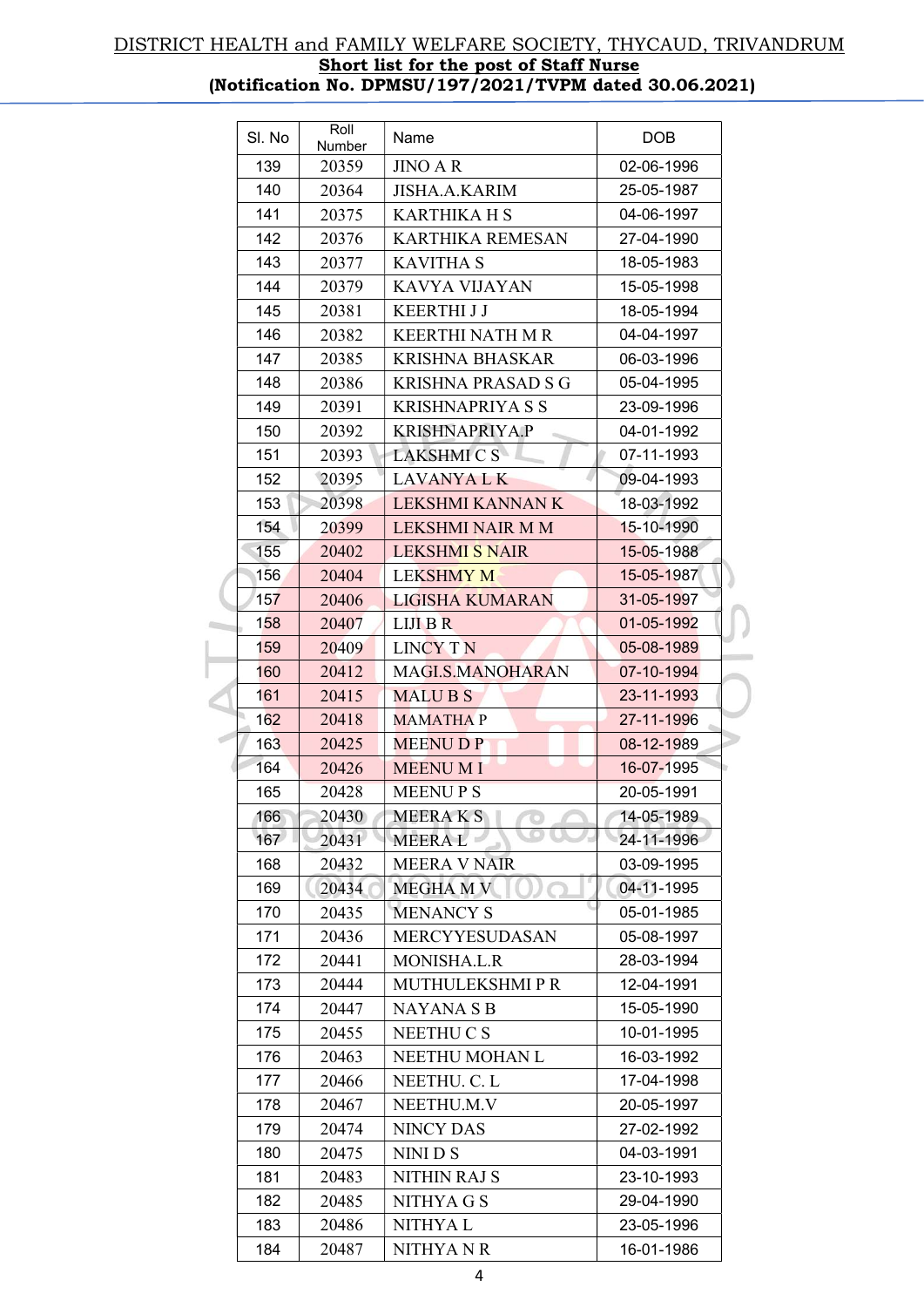| SI. No | Roll<br>Number | Name                      | <b>DOB</b> |
|--------|----------------|---------------------------|------------|
| 185    | 20488          | NITHYA S S                | 09-05-1994 |
| 186    | 20489          | <b>NITHYAGNAIR</b>        | 09-05-1996 |
| 187    | 20492          | PARVATHI GOPAL M          | 13-12-1996 |
| 188    | 20502          | PREETHY KP                | 27-11-1988 |
| 189    | 20503          | PREETHY PV                | 28-05-1988 |
| 190    | 20507          | PRIYA. T. P               | 01-01-1992 |
| 191    | 20513          | <b>RACHANA A M NAIR</b>   | 25-05-1992 |
| 192    | 20518          | <b>RAJANI RAJ TO</b>      | 30-05-1981 |
| 193    | 20521          | RAJASREE. H.S.            | 06-09-1996 |
| 194    | 20522          | <b>RAJEEV RAJ</b>         | 09-11-1997 |
| 195    | 20524          | <b>RAJIRS</b>             | 11-08-1989 |
| 196    | 20525          | <b>RAJI RAJAN R L</b>     | 01-04-1993 |
| 197    | 20526          | <b>RAJIS</b>              | 25-05-1995 |
| 198    | 20528          | <b>RAJI SOBHANA</b>       | 27-05-1986 |
| 199    | 20529          | <b>RAJIMOL R S</b>        | 25-05-1988 |
| 200    | 20530          | <b>RAJIMOL V</b>          | 26-04-1985 |
| 201    | 20531          | <b>RAJITHA KUMARI R</b>   | 06-02-1982 |
| 202    | 20537          | <b>RAKHIS</b>             | 27-12-1990 |
| 203    | 20540          | <b>RAKHIMOL C R</b>       | 10-05-1986 |
| 204    | 20543          | <b>REENA RANI R</b>       | 01-05-1983 |
| 205    | 20548          | <b>REKHABL</b>            | 11-05-1990 |
| 206    | 20549          | <b>REKHARV</b>            | 16-05-1984 |
| 207    | 20553          | <b>REMYARB</b>            | 07-11-1981 |
| 208    | 20558          | <b>REMYA THANKARAJAN</b>  | 31-05-1984 |
| 209    | 20559          | <b>REMYA XAVIER</b>       | 23-02-1997 |
| 210    | 20560          | <b>REMYA.P</b>            | 14-06-1988 |
| 211    | 20561          | <b>RENJINI M G</b>        | 08-07-1990 |
| 212    | 20564          | <b>RENJITHA RL</b>        | 30-05-1995 |
| 213    | 20565          | <b>RENJITHA SJ</b>        | 09-01-1994 |
| 214    | 20570          | <b>RESHMA B S</b>         | 05-05-1997 |
| 215    | 20573          | <b>RESHMA G R</b>         | 30-05-1995 |
| 216    | 20577          | <b>RESHMAPB</b>           | 28-05-1990 |
| 217    | 20578          | <b>RESHMAR</b>            | 13-11-1993 |
| 218    | 20581          | <b>RESHMA RAJ R</b>       | 11-04-1993 |
| 219    | 20583          | <b>RESHMA REGUNATH</b>    | 16-05-1990 |
| 220    | 20584          | <b>RESHMA REMESH</b>      | 12-05-1992 |
| 221    | 20586          | <b>RESHMA S</b>           | 15-06-1990 |
| 222    | 20587          | <b>RESHMA S</b>           | 10-12-1991 |
| 223    | 20589          | <b>RESHMI R N</b>         | 12-04-1996 |
| 224    | 20590          | RESHMI S R                | 31-05-1992 |
| 225    | 20594          | <b>RESMI THANKAPPAN R</b> | 15-04-1995 |
| 226    | 20597          | <b>RINCY JOSE</b>         | 01-06-1987 |
| 227    | 20599          | <b>ROHINI B</b>           | 15-06-1996 |
| 228    | 20600          | <b>ROHINI G M</b>         | 19-10-1997 |
| 229    | 20601          | <b>RUBY S</b>             | 08-05-1990 |
| 230    | 20605          | <b>SAJANA MOL S.R</b>     | 04-06-1993 |
|        |                |                           |            |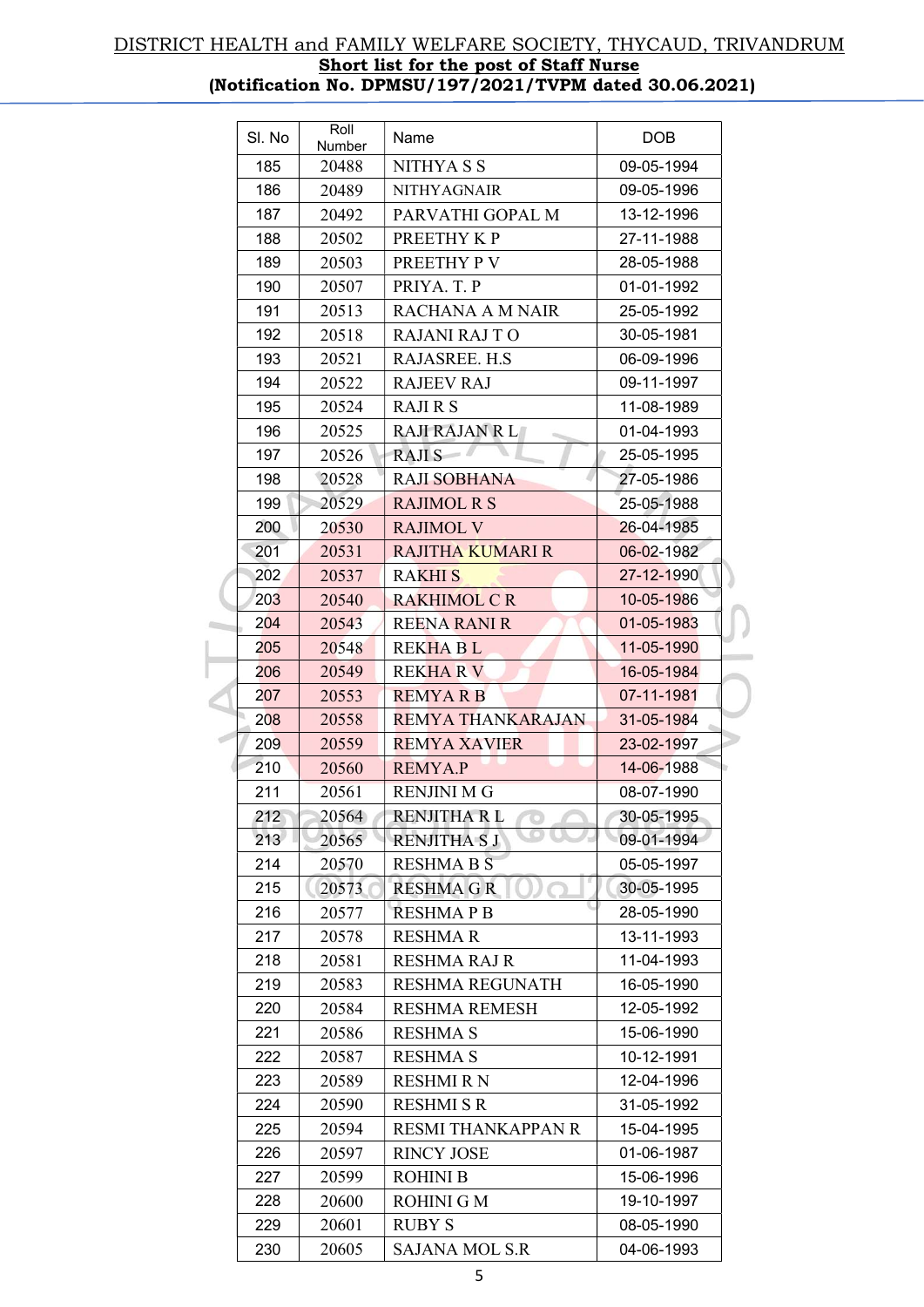| SI. No | Roll<br>Number | Name                    | <b>DOB</b> |  |
|--------|----------------|-------------------------|------------|--|
| 231    | 20606          | <b>SAJEENA A S</b>      | 12-03-1987 |  |
| 232    | 20607          | <b>SAJINI S S</b>       | 16-05-1988 |  |
| 233    | 20608          | <b>SAJITHA M</b>        | 11-12-1998 |  |
| 234    | 20614          | SANDHYA B               | 06-10-1988 |  |
| 235    | 20616          | <b>SANDHYAT</b>         | 27-05-1990 |  |
| 236    | 20618          | <b>SANDRA GS</b>        | 21-12-1997 |  |
| 237    | 20625          | SANOOJA S N             | 20-10-1991 |  |
| 238    | 20626          | <b>SANTHI B</b>         | 31-05-1992 |  |
| 239    | 20627          | SANTHIKRISHNA V S       | 29-03-1990 |  |
| 240    | 20636          | <b>SARANYA NU</b>       | 05-02-1992 |  |
| 241    | 20637          | SARANYA RAJ B R         | 31-05-1991 |  |
| 242    | 20641          | <b>SARIGA KOKKODU R</b> | 05-08-1986 |  |
| 243    | 20642          | <b>SARIKA C S</b>       | 16-08-1988 |  |
| 244    | 20643          | <b>SARITHA S</b>        | 13-10-1996 |  |
| 245    | 20645          | <b>SAUMYA V S</b>       | 05-04-1990 |  |
| 246    | 20646          | <b>SAVITHA S S</b>      | 05-11-1984 |  |
| 247    | 20648          | <b>SETHULEKSHMI J</b>   | 17-01-1997 |  |
| 248    | 20650          | SHAHAANA S N            | 03-06-1992 |  |
| 249    | 20652          | <b>SHAINI DJ</b>        | 02-01-1983 |  |
| 250    | 20661          | <b>SHEELA Y M</b>       | 30-05-1992 |  |
| 251    | 20663          | <b>SHEENA DAS N S</b>   | 09-11-1994 |  |
| 252    | 20664          | <b>SHEMI.A.S</b>        | 13-05-1988 |  |
| 253    | 20665          | <b>SHERIN J R</b>       | 05-04-1992 |  |
| 254    | 20666          | <b>SHERLY SV</b>        | 06-05-1993 |  |
| 255    | 20667          | SHIFANA S S             | 13-11-1996 |  |
| 256    | 20669          | <b>SHIMNA S</b>         | 26-03-1993 |  |
| 257    | 20674          | <b>SHYNI V S</b>        | 04-06-1989 |  |
| 258    | 20675          | <b>SIJI JOHN S J</b>    | 17-05-1990 |  |
| 259    | 20677          | <b>SILPAMOL P S</b>     | 23-07-1990 |  |
| 260    | 20679          | SIMI S S                | 21-05-1991 |  |
| 261    | 20680          | <b>SIMI SURESH V</b>    | 30-05-1989 |  |
| 262    | 20681          | <b>SIMI SUSEELAN S</b>  | 27-05-1986 |  |
| 263    | 20689          | SMITHA DAS P Y          | 31-05-1988 |  |
| 264    | 20705          | <b>SOUMYA RANI P</b>    | 26-11-1987 |  |
| 265    | 20706          | SOUMYA S R              | 25-05-1990 |  |
| 266    | 20708          | <b>SOUMYA VIJAYAN S</b> | 16-05-1988 |  |
| 267    | 20713          | <b>SREEDEVIRP</b>       | 31-05-1986 |  |
| 268    | 20714          | <b>SREEDEVI S</b>       | 26-08-1989 |  |
| 269    | 20720          | <b>SREEJA S R</b>       | 20-01-1994 |  |
| 270    | 20722          | SREEJA U                | 30-03-1993 |  |
| 271    | 20727          | <b>SREEKUTTY L R</b>    | 28-05-1995 |  |
| 272    | 20734          | <b>STEFFY V DAS</b>     | 31-03-1995 |  |
| 273    | 20738          | <b>SUCHITHRA S NAIR</b> | 30-11-1993 |  |
| 274    | 20742          | <b>SUJI V R</b>         | 25-05-1986 |  |
| 275    | 20745          | SUKANYA J S             | 31-05-1990 |  |
| 276    | 20746          | <b>SUKANYA K S</b>      | 11-07-1995 |  |

 $\sim$